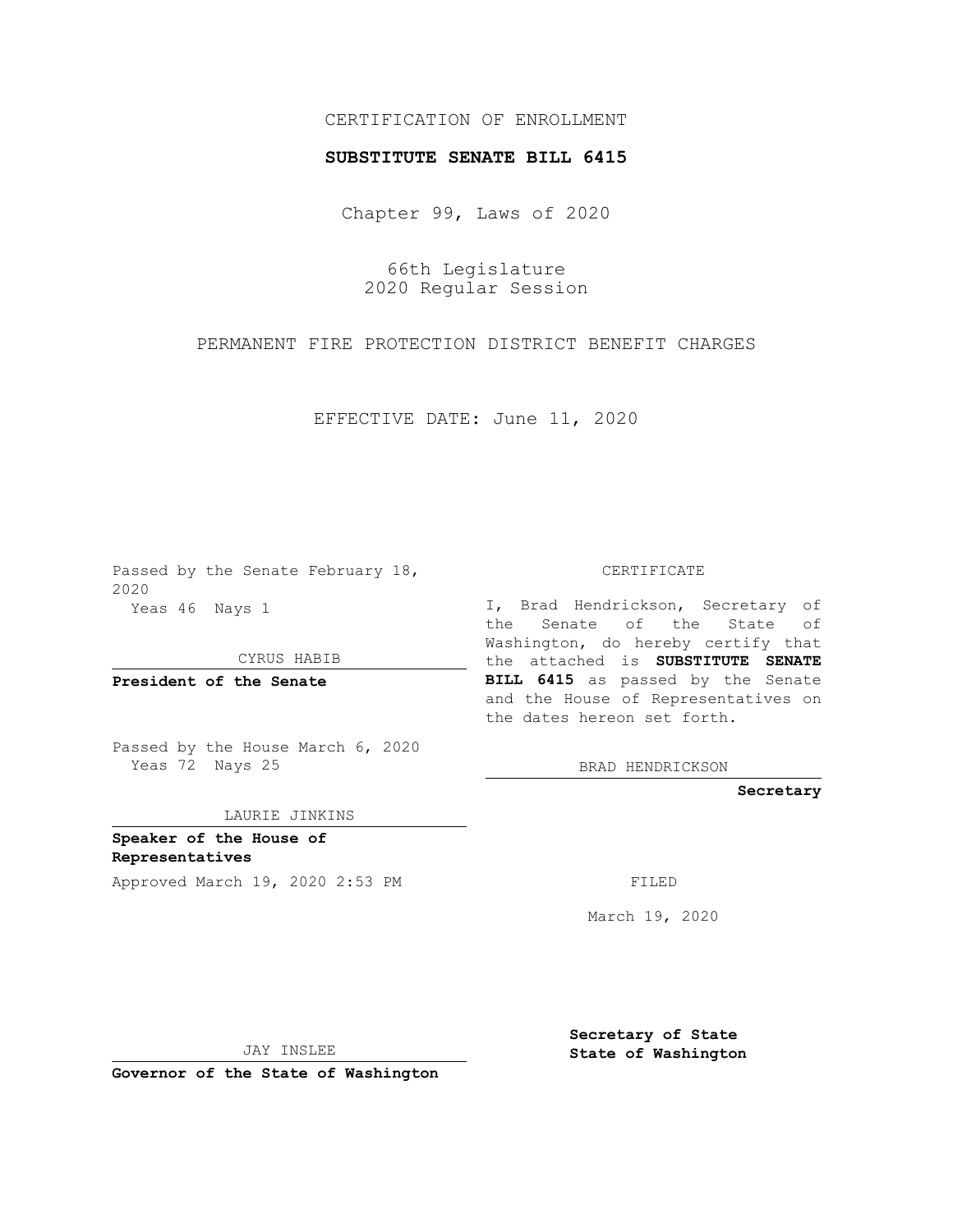## **SUBSTITUTE SENATE BILL 6415**

Passed Legislature - 2020 Regular Session

## **State of Washington 66th Legislature 2020 Regular Session**

**By** Senate Local Government (originally sponsored by Senators Das, Van De Wege, Wellman, Takko, Wilson, C., Hunt, and Billig)

READ FIRST TIME 02/05/20.

1 AN ACT Relating to allowing a permanent fire protection district 2 benefit charge with voter approval; and amending RCW 52.18.050 and 52.26.220.3

4 BE IT ENACTED BY THE LEGISLATURE OF THE STATE OF WASHINGTON:

5 **Sec. 1.** RCW 52.18.050 and 2017 c 196 s 4 are each amended to read as follows:6

 (1)(a) The initial imposition of a benefit charge authorized by this chapter must be approved by not less than sixty percent of the voters of the district voting at a general election or at a special 10 election called by the district for that purpose.

11 (b) An election held for the initial imposition of a benefit 12 charge must be held not more than twelve months prior to the date on 13 which the first charge is to be assessed.

14 (c) A benefit charge approved at an election expires in six or 15 fewer years as authorized by the voters unless subsequently 16 reapproved by the voters.

 (2) Ballot measures calling for the initial imposition of a benefit charge must be submitted so as to enable voters favoring the authorization of a benefit charge to vote "Yes" and those opposed to vote "No," and the ballot question must be as follows: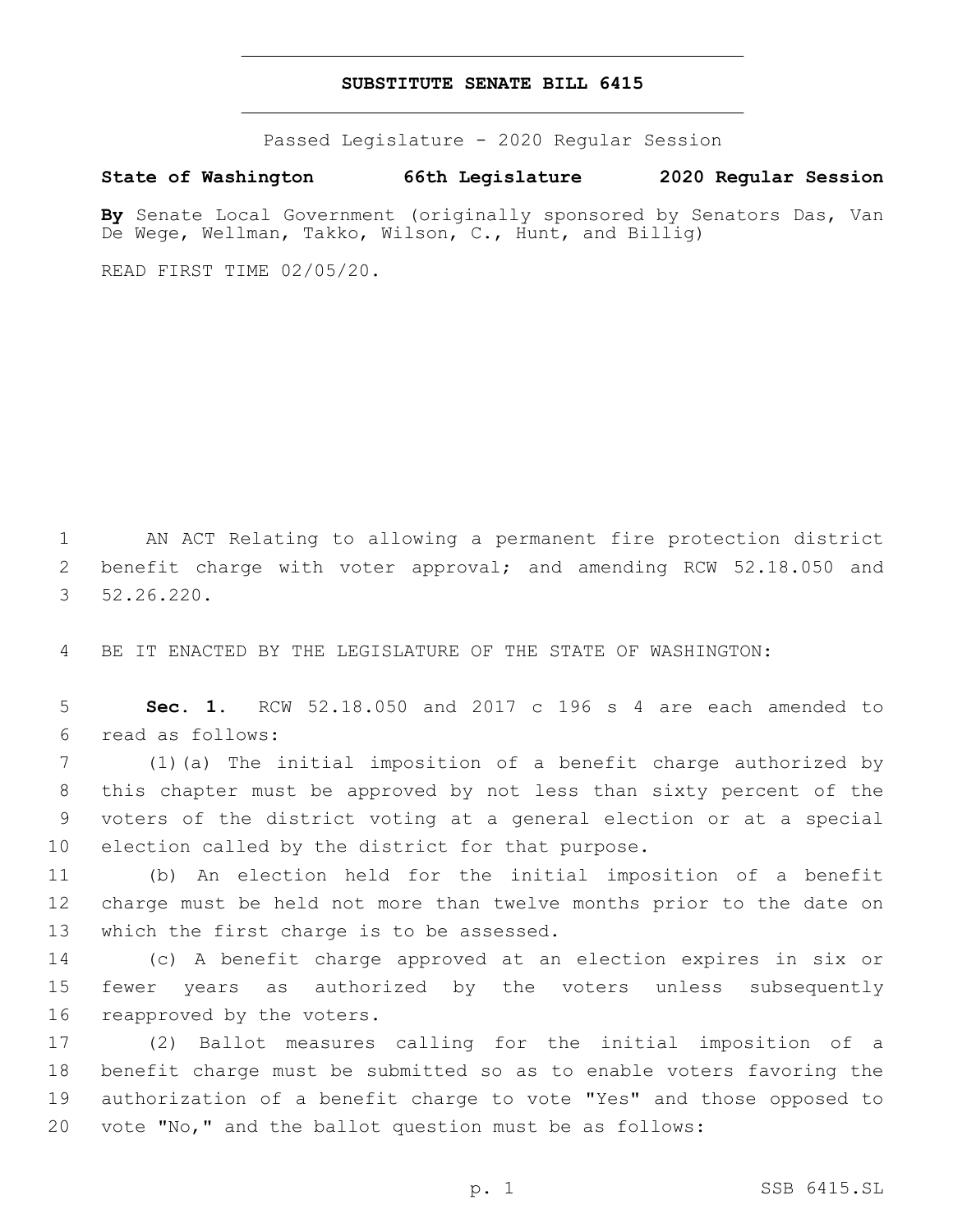**"Shall** . . . . . county fire protection district 2 No. . . . be authorized to impose benefit charges each year for . . . . (insert number of years not to exceed six) years, not to exceed an amount equal to sixty percent of its operating budget, and be prohibited from imposing an additional property tax under RCW 52.16.160?6

 YES NO □ □ □

 (3)(a) The continued imposition of a benefit charge authorized by 10 this chapter may be approved for six consecutive years, ten 11 consecutive years, or permanently.

 A ballot measure calling for the continued imposition of a 13 benefit charge for six consecutive years or ten consecutive years must be approved by a majority of the voters of the district voting at a general election or at a special election called by the district 16 for that purpose.

 A ballot measure calling for the continued imposition of a benefit charge as a permanent benefit charge must be approved by not less than sixty percent of the voters of the district voting at a general election or at a special election called by the district for that purpose.

 (b) Ballot measures calling for the continued imposition of a benefit charge must be submitted so as to enable voters favoring the continued imposition of the benefit charge to vote "Yes" and those opposed to vote "No." The ballot question must be substantially in 26 the following form:

27 "Shall . . . . . county fire protection district 28 Mo. . . . be authorized to continue voter-authorized 29 benefit charges . . . . . (insert "each year for six consecutive years", "each year for ten consecutive years," or "permanently"), not to exceed an amount equal to sixty percent of its operating budget, and be prohibited from imposing an additional property tax under RCW 52.16.160?

| 34 | <b>YES</b> | NO      |
|----|------------|---------|
| 35 |            | $\cdot$ |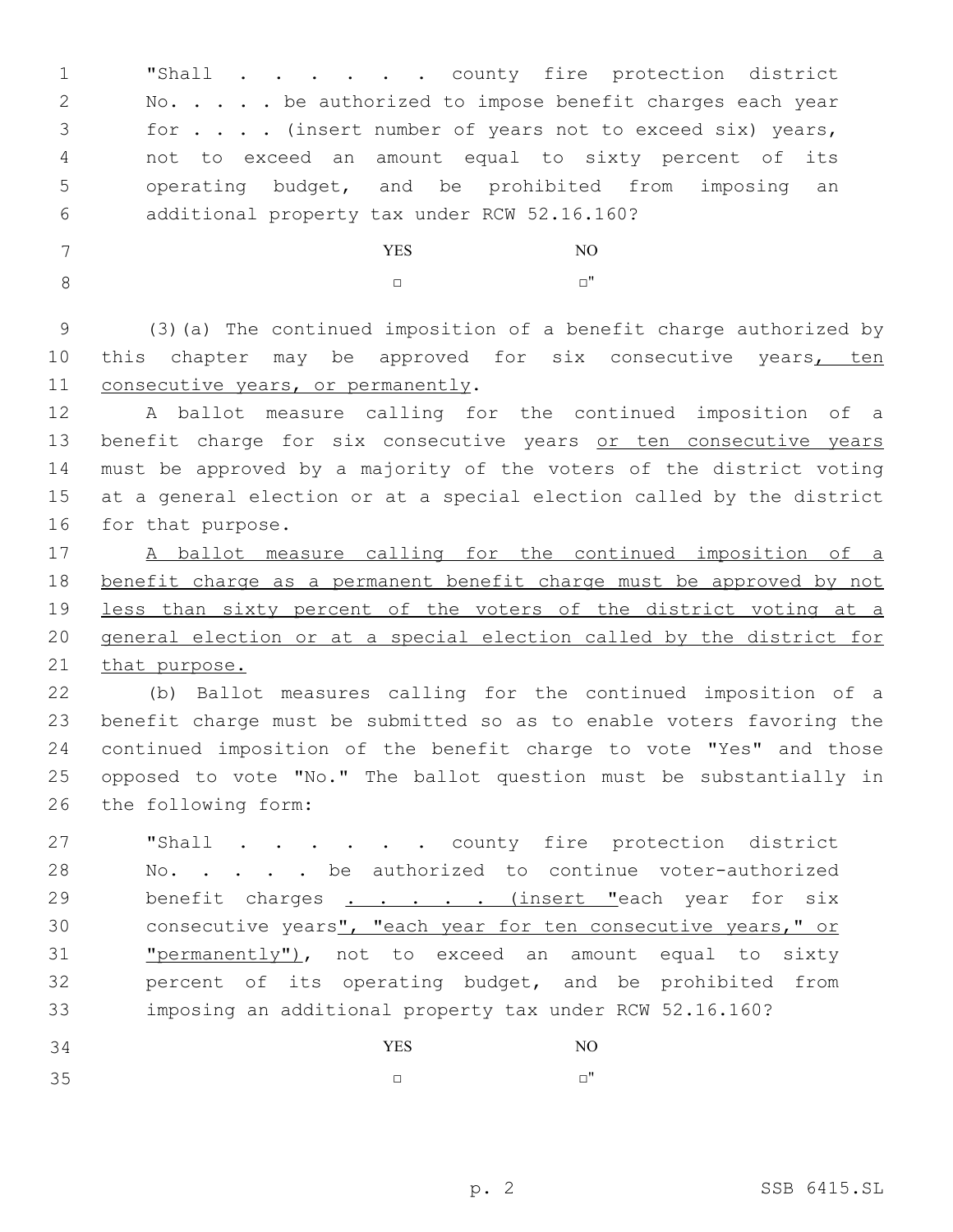**Sec. 2.** RCW 52.26.220 and 2017 c 196 s 1 are each amended to 2 read as follows:

 (1)(a) The initial imposition of a benefit charge authorized by this chapter must be approved by not less than sixty percent majority of the voters of the regional fire protection service authority voting at a general election or at a special election called by the authority for that purpose. Ballot measures containing an authorization to impose benefit charges that are approved by the voters pursuant to RCW 52.26.060 satisfy the proposition approval requirement of this subsection and subsection (2) of this section.

 (b) An election held for the initial imposition of a benefit charge must be held not more than twelve months prior to the date on 13 which the first charge is to be assessed.

 (c) A benefit charge approved at an election expires in six or 15 fewer years as authorized by the voters, unless subsequently 16 reapproved by the voters.

 (2) Ballot measures calling for the initial imposition of a benefit charge must be submitted so as to enable voters favoring the authorization of a benefit charge to vote "Yes" and those opposed to 20 vote "No." The ballot question is as follows:

 "Shall . . . . . . the regional fire protection service authority composed of (insert the participating fire protection jurisdictions) . . . . . be authorized to impose 24 benefit charges each year for . . . (insert number of years not to exceed six) years, not to exceed an amount equal to sixty percent of its operating budget, and be prohibited from imposing an additional property tax under RCW 28 52.26.140(1)(c)?

| 29 | YES | NO    |
|----|-----|-------|
| 30 |     | $-$ " |

 (3)(a) The continued imposition of a benefit charge authorized by 32 this chapter may be approved for six consecutive years, ten 33 consecutive years, or permanently. A ballot measure calling for the continued imposition of a benefit charge for six consecutive years or 35 ten consecutive years must be approved by a majority of the voters of the regional fire protection service authority voting at a general election or at a special election called by the authority for that purpose. A ballot measure calling for the continued imposition of a